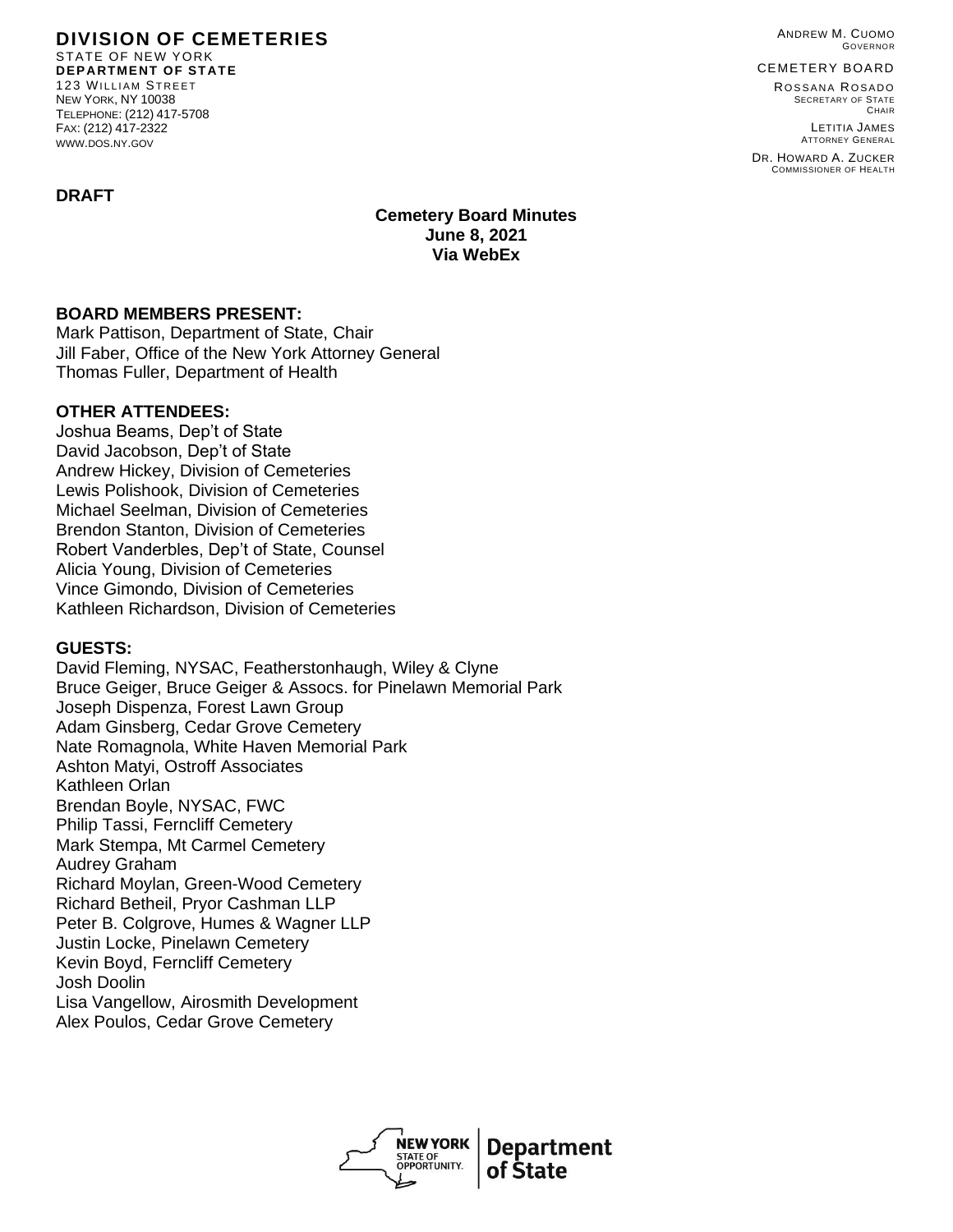## **Opening Remarks**

Mr. Pattison gave an overview of how the meeting would proceed via WebEx. Mr. Pattison noted that people should identify themselves when speaking.

Robert Vanderbles, counsel to the Board and Division of Cemeteries, explained that we are acting pursuant to Executive Order 202, extended through July 5, which modifies Article 7 of the Public Officers Law to allow public bodies to meet and take action without in-person public access so long as the public can view and participate in meetings and that the meeting is subsequently transcribed. We have given public notice of how to join the meeting, the agenda, and board materials.

We ask but do not require speakers to identify themselves when speaking; lobbyists must identify themselves and the entity they represent.

## **21-06-A-35 Minutes of Previous Meetings**

Motion was made, seconded, and unanimously adopted approving the minutes of the Board's May 12, 2021 meeting with one change (one paragraph incorrectly identified Ms. Faber as the Board member who posed a question, but in fact it was Mr. Fuller).

## **21-06-B-36 Legislation and Regulations**

1. Regulations

Mr. Vanderbles reported that counsel's office is currently reviewing materials required by SAPA.

2. Pending Legislation

Mr. Vanderbles reported on activity on pending legislation as follows:

A.382/S.5535, which would permit natural organic reduction of remains, has advanced to a third reading in the Senate.

A.6302/S.4344, which authorizes a family member or close friend to arrange for burial of a veteran in a state veterans' cemetery, passed the Senate.

A.6740/S.6171, which would amend the grandfather clause of the anti-combination law to allow a crematory to move within a specific locality so long as that locality approves, passed the Senate.

A.6971 and S.6257-A would provide for leasing of lands by cemeteries on notice to and with approval of the cemetery board, has advanced to a third reading in the Senate. As previously reported, it passed the Assembly.

A.7301/S.6521, which would permit electronic signatures on funeral service documents, has passed both houses of the Legislature.

A.7848/S.6842 would create a DEC permit system for the operation of memorial lands facilities for the scattering of cremains, was introduced on May 27 and referred to Corporations and Authorities Committees in both houses.

## **21-06-C-37 Division Report**

We have received 1,207 annual reports. Of that, 440 were submitted on line (36% of the total received).

Mr. Polishook reported as follows: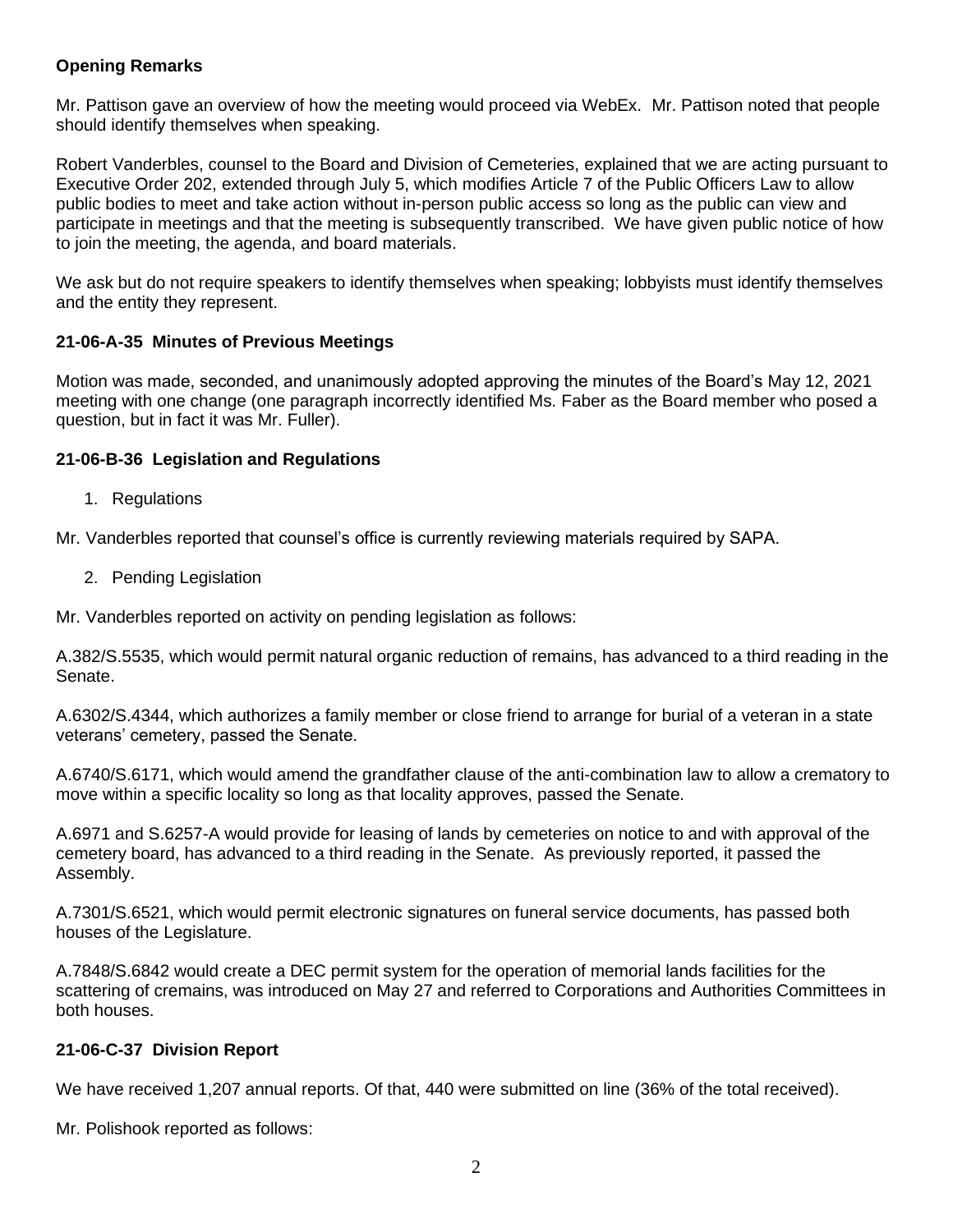- 1. Cemetery disclosures: The Division must make these available on our website by June 14. We have prepared these and they have been formatted; we need to work with our Public Information Office to get them on our website; they will be shared with the Board when done. Disclosures include a general description of public cemetery regulation in New York and specifics about burial arrangements, buying a final resting place, cemetery prices and service charges, final disposition options, outer enclosures, rights of lot owners, and transferring a final resting place, and endowed and perpetual care. All but the general one must be posted in cemetery offices and given out to customers (but they can use a QR code for these instead of paper). Mr. Pattison thanked NYSAC for making it easier for cemeteries to distribute these.
- 2. Forms: we are working our way through forms and should have the first set done soon; the Division of Administrative Rules is working on them. We should be able to use the mausoleum and columbarium form and PM loan form soon. Mr. Pattison added that the forms are the result of a Lean process the Division went through to standardize and simplify board applications and give cemeteries advance notice of what is needed. Mr. Pattison noted the question of whether this will result in any changes to what the Board will receive.
- 3. We have discontinued collecting cremation data; we are unaware of any delays in cremation in any region of the State.
- 4. The Division has received a letter from David Fleming on behalf of Forest Lawn Group. Forest Lawn had sought to merge with several cemeteries. These mergers were put on hold as a result of the Board's denial, based on an opinion of counsel, that cemeteries could not acquire non-adjacent land. Legislation was enacted to allow combinations of non-adjacent cemeteries. When two not-for-profit corporations merge, they must have meetings of their members and mail notices. Not-for-profits with more than 500 members can give notice by publication, but the statute for cemetery mergers states that notice from the non-surviving cemetery cannot be by publication unless it is unduly burdensome to do it by other means. Mr. Fleming's letter details that in 10 or so proposed mergers the cemetery does not have good addresses for members and mailing notices would be costly. We are not prepared to recommend that the Board act on this request. The Division views this request as premature and it is not clear if we have sufficient information. Instead, we suggest that the Board consider proposed mergers contingent on the lot owners subsequently voting to approve a merger. The plan of merger would, if the cemetery desires, include a request for a finding that notice by means other than publication would be unduly burdensome. If the Board makes its recommendation before the lot owners meet, that would save the time and expense of having a lot owners meeting.

Mr. Pattison asked whether the question of undue burden would be done on each consolidation. Mr. Polishook agreed, but noted that these mergers may involve more than two cemeteries at once.

Mr. Vanderbles confirmed that the special requirements of not using notice by publication applies only to non-surviving cemeteries and cemeteries with more than 500 members. Mr. Vanderbles also noted that the Board would make a recommendation. The lot owners and either the Attorney General or Supreme Court would also have to approve. Mr. Vanderbles noted that one of the cemeteries in the letter has fewer than 500 members; Mr. Polishook noted that a cemetery with fewer than 500 burials could still have 500 lot owners. Mr. Vanderbles also added that cemeteries should include their articles of incorporation and bylaws with the application so the Board can review whether these address the method of giving notice.

Mr. Polishook noted that the statute allows rule making and that at some point in the future we could consider rule making to address certain instances in which notice by means other than publication would be deemed unduly burdensome. He added that the plan of merger could specify that certain lot owners (such as recent purchasers) be given notice by mail even though notice would otherwise go by means other than publication.

Ms. Faber stated that the Board will consider the merger in advance of the lot owners' meeting and notice and that there is still another backstop—AG or Court approval—after the Board review and lot owners' meeting. This process should result in more predictability for cemeteries.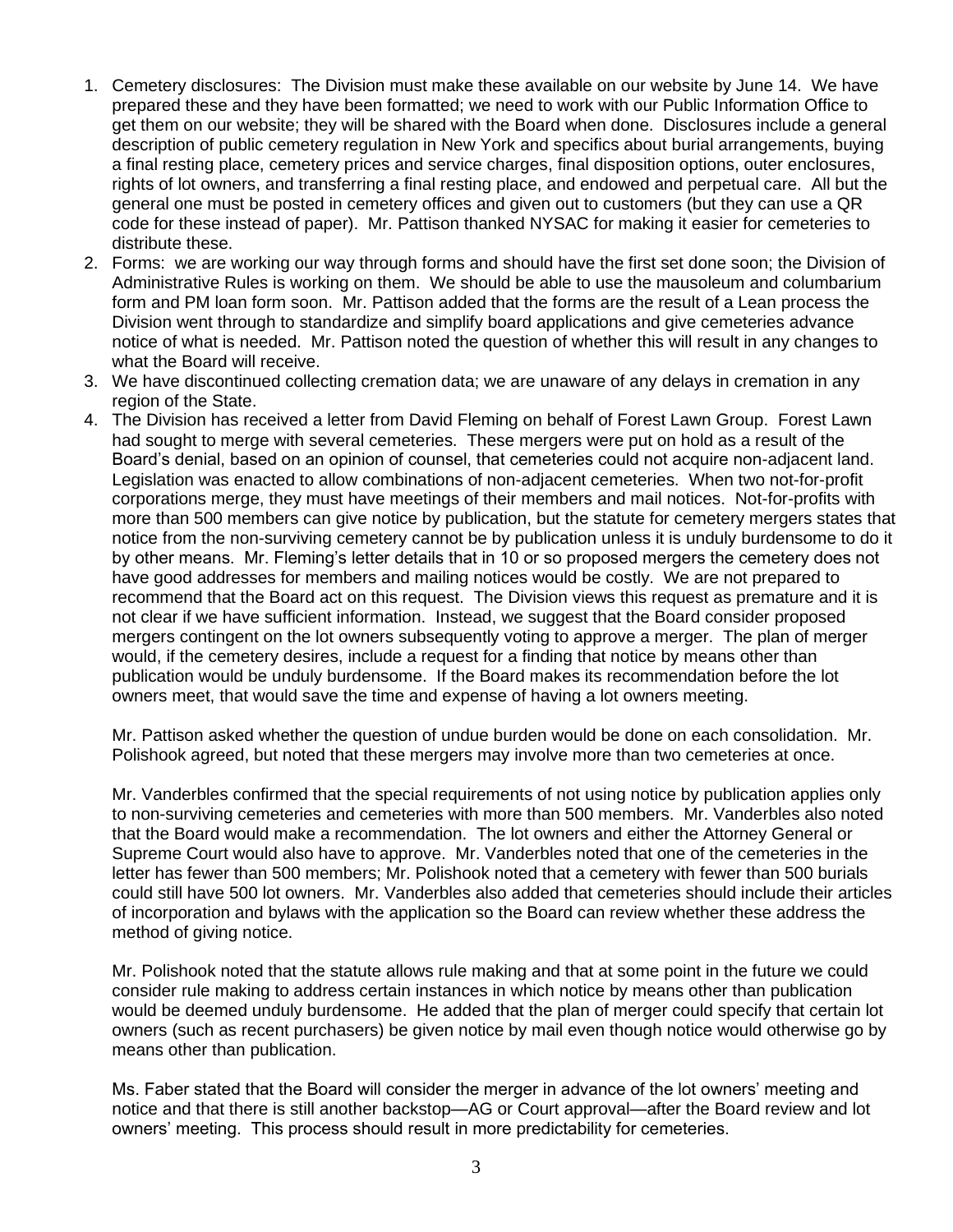David Fleming noted that these proposed mergers involve struggling cemeteries. One of the examples in his letter is a cemetery for which the cost of mailing would be 333% of its operating revenue.

Ms. Young reported that, as of May 11, we had received 1,122 annual reports, of which 410 were filed online, representing 37 percent of all forms or reports filed. 456 reports are listed as overdue. We have been calling cemeteries that are overdue in their reporting to try to help them come into compliance. Mr. Polishook added that we are about 1/5 to 1/6 of the way through that list. Mr. Polishook also added that the Division has found that there are cemeteries that are also behind on their vandalism and assessment payments and obviously that is a significant concern to us

## **21-06-D-38 Vandalism, Abandonment and Monument Repair or Removal Fund Report**

Assistant Director Alicia Young provided the vandalism report.

Alicia Young provided the vandalism report:

Calendar year collections for the vandalism fund are \$542,953; \$305,172 for the assessment.

Fiscal year collections total \$111,128 for vandalism and \$62,247 for assessment.

Of the \$17,088.61 has been paid on this fiscal year's claims, \$114,18.28 remains unpaid on claims from fiscal years 2018-19 and 2019-20, and \$247,470.79 remains unpaid on claims from fiscal year 2020-21.

There is one application in the pipeline for potential approval for \$32,319.33.

There are three applications on the agenda for this meeting, totaling \$127,026.43.

Two applications have been approved in this fiscal year, both for restoration of hazardous monuments, totaling \$68,557.43

#### Ouleout Valley Cemetery, No. 13-034 (Delaware), \$45,700.60

Brendon Stanton, Investigator with the Division of Cemeteries, stated that this cemetery has applied for funds for the repair of hazardous monuments. Mr. Stanton stated that the cemetery identified monuments last year; this is another round. This is a large cemetery with many older monuments.

Motion was made, seconded, and unanimously adopted approving the application in the amount of \$45,700.60, subject to availability of funds.

## Marion Cemetery, No. 59-023 (Wayne), \$69,811.50

Michael Seelman, Senior Investigator, presented this application for restoration of hazardous monuments. This cemetery in the Village of Marion has requested funds to restore 33 hazardous monuments. Mr. Seelman verified that the monuments were hazardous; many are very large. The cemetery actually advertised nine times, not merely three times, as required, but still received no responses.

Mr. Fuller asked why the low bid here came to \$2,106 per monument, 2.25 times higher than the previous application, and the next application has a low bid of only \$498 per monument.

Mr. Seelman responded that these monuments are quite large. The monuments in the next application are small to medium sized; Mr. Seelman did not know the size of the monuments in Ouleout. The low bidder provided a signed statement that it had no affiliation to the other bidder. Also, this cemetery is in a different region from the other two cemeteries.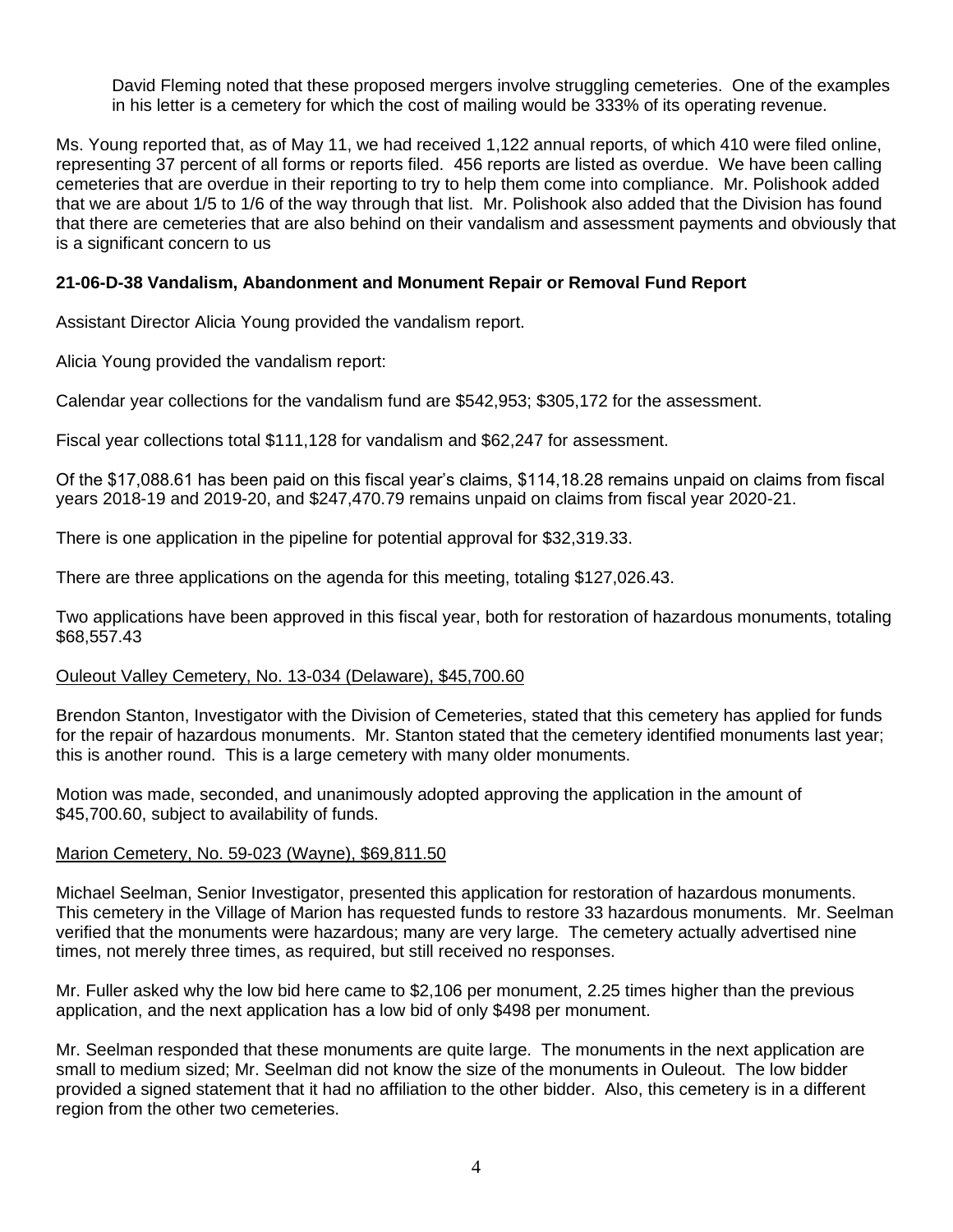Mr. Pattison expressed his appreciation for Mr. Seelman taking the extra steps he described.

Motion was made, seconded, and unanimously adopted approving the application subject to availability of funds.

## Constantia Center Cemetery, No. 38-007 (Oswego), \$11,514.33

Mr. Seelman stated that this small rural cemetery in Oswego County has previously received funds and made appropriate repairs. In this case, the cemetery seeks funds to repair or replace 23 monuments. Mr. Seelman verified that the 23 monuments are all hazardous. Mr. Seelman noted that the low bidder intends to replace 11 of these monuments. Many of these monuments were level and straight on their foundation but the material holding them to the foundation has deteriorated and there were gaps in sections between the monuments. 12 monuments will be re-sealed but no new foundations will be poured. 11 new foundations will be poured. Mr. Seelman noted that the legal ad ran in 2019 and the cemetery received no responses. The cemetery did not list lot numbers (they also did not do that in their previous application). The cemetery has agreed that it will rerun the ad with the lot numbers if requested.

Mr. Seelman recommends approval without running another ad.

Ms. Faber asked the cost of running a new ad. Mr. Seelman stated that the ad cost \$59.33 in 2019. Mr. Pattison asked what the basis for including lot numbers is (statute, regulation, or other). Mr. Seelman stated that the statute and regulations do not require lot numbers; Mr. Vanderbles provided the statutory language.

Ms. Faber stated that she believes the cemetery should be required to run the ad again.

Mr. Polishook added that we have not required that in the past, and that we have approved applications where the legal notice lacked lot numbers.

Ms. Faber asked whether the ad identified names; Mr. Seelman confirms it did.

Mr. Polishook stated that we almost never receive responses to ads and that people would not, if they read an ad, identify the grave by lot; the name is more likely to be a basis for identification. Mr. Polishook suggested that the Division should consider reviewing the draft ad before it runs. Ms. Faber suggested that the Division should clarify its requirements. Mr. Pattison agreed, and asked the Division to discuss consistency in what we request and make a recommendation to the board.

After discussion, motion was made, seconded, and unanimously adopted approving the application in the amount of \$11,514.33, subject to availability of funds.

# **21-06-E-39 White Haven Memorial Park (Monroe) – Major Renovation – Cell Tower Modification**

Mr. Seelman stated that this cemetery has a 114-foot cell tower to the rear of the cemetery, approved in 2015. Verizon wishes to replace the 12 existing antennas with 12 new antennas. There is no financial impact on the cemetery. The modification to the equipment will not increase the size, height, or visual impact of the cell tower. They are requesting approval as required by the terms of the original lease.

The Division recommends approval.

Nate Romagnola, Vice President of White Haven Memorial Park, added that the cemetery seeks approval of these minor upgrades. This will not change the footprint or tower at all, and Verizon's local representatives are available to answer any technical questions.

Motion was made, seconded, and unanimously adopted approving the application.

# **21-06-F-40 51-028 Hope Cemetery (Chemung) – Columbarium**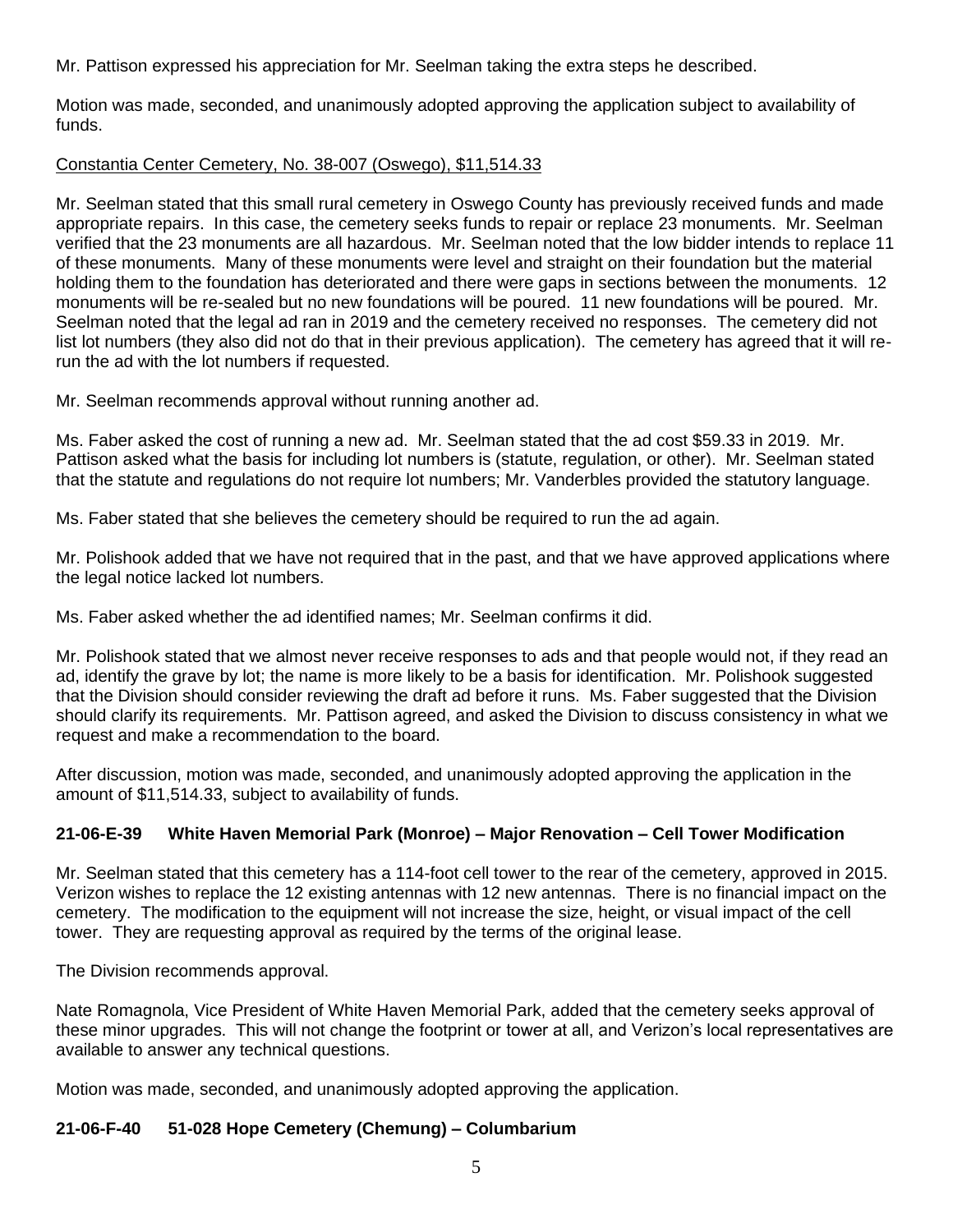Mr. Stanton stated that Hope Cemetery is a medium sized cemetery located in the City and Town of Corning in Steuben County. The cemetery seeks approval of its first columbarium unit, a 24-niche unit. Based on speaking with funeral directors and potential customers, the cemetery believes that there is demand for this type of unit. No non-denominational cemetery in eastern Chemung County has a columbarium. Cremation rates are increasing there as in the rest of the state. The unit is pre-fabricated. The cemetery is paying for the columbarium out of general funds.

Motion was made, seconded, and unanimously adopted approving the application.

# **21-06-G-41 60-006 Ferncliff Cemetery (Westchester) – Lawn Crypt**

Mr. Polishook stated that the Board reviewed and did not object to an application to add lawn crypts last year. This application is an amendment to that application. The cemetery proposes to add more lawn crypts closer to the border of the cemetery and replace the trees and fence separating the cemetery from its neighbors.

The cemetery contacted 36 neighbors for a meeting to explain this change; only four attended and none of them had any concern with this application (the neighbors were more concerned with their views of the cemetery's mausoleum buildings, which will not change as a result of the amended application).

Mr. Vanderbles confirmed that the regulations direct the board to object or not object rather than approve or deny the application.

Mr. Fleming, speaking for Ferncliff, added that the amendment will add \$2 million in (gross) sales and extend the life of the project by several years.

Motion was made, seconded, and unanimously adopted stating that the Board does not object to these changes to the previously-approved lawn crypt project.

# **21-06-H-42 41-008 Cedar Grove (Queens) – Columbarium and Cremation Garden**

Cedar Grove Cemetery has two sections, Cedar Grove, which is non-sectarian, and Mount Hebron, which is Jewish. Mount Hebron has a columbarium, Cedar Grove does not. This project seeks to use a small corner of land to create a cremation section including a columbarium and in-ground options. The total cost s \$140,000, with anticipated revenue of over \$1 million. Additionally, the cemetery believes it is desirable to offer this option in additional to in-ground burial options.

Cedar Grove is generally well run and profitable.

The cemetery reports there are no related parties involved in these transactions.

Motion was made, seconded, and unanimously adopted approving the application concerning a columbarium and cremation garden.

# **21-06-I-43 04-045 City Cremations (Broome) – Report on Non-Compliance**

Mr. Stanton stated that the Division had presented the Board with a report on potential violations and noncompliance by this crematory. The violations include failure to be available for inspection, failure to pay vandalism and assessment fees for six years, failure to file annual reports for seven years, failure to file the audit report required for non-traditional cemeteries for five years, and also incomplete cremation authorization forms. This is compounded by the crematory's failure to respond in timely fashion to notices of noncompliance and, when they have responded, failure to take corrective action.

There are also instances where the crematory may not have had a certified operator on premises during cremations.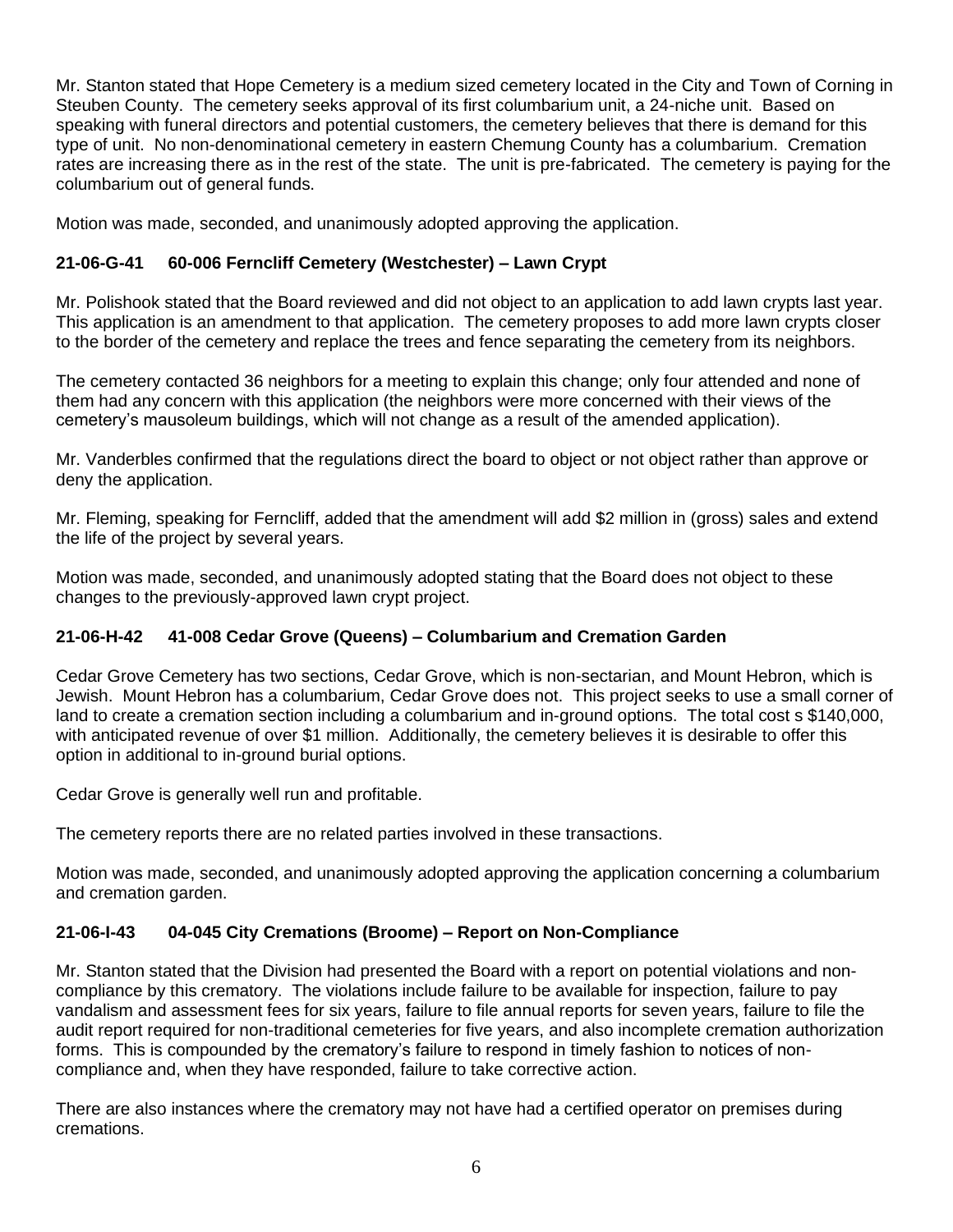Mr. Polishook added that the issue of unavailability for inspection goes back at least to 2014.

Mr. Pattison moved to go into executive session to discuss legal issues and non-compliance concerning City Cremations and (at Mr. Vanderbles's suggestion) possible litigation.

Motion was made, seconded, and adopted to go into executive session.

Motion was made, seconded and unanimously adopted exiting executive session. After exiting executive session, Mr. Polishook informed the Board of the following violations by City Cremations:

Accepting cremations without properly completed cremation authorization forms as required by 19 NYCRR section 203.13

Failing to file annual reports for 2013-present, as required by N-PCL section 1508(a)

Failing to file audited financials for 2016-present, as required by 19 NYCRR section 200.4

Failing to remit vandalism and assessment fees for 2012 and 2016-20

Failure to make records available and allow us to inspect the crematory as required by 19 NYCRR section 203.13(e).

Mr. Pattison stated that these violations will result in preliminary proposed penalties totaling \$22,000 plus \$100 per day which will continue to accrue.

Mr. Vanderbles clarified that the \$100 per day was for failure to file reports.

Mr. Pattison stated that the Board has been appraised and agrees that those are legitimate violations and understands and approves that the Division issue a preliminary letter to City Cremations.

Motion was made, seconded, and unanimously adopted to refer this matter to the Attorney General for investigation and compliance.

Motion was made, seconded, and unanimously adopted authorizing the Division to issue a letter concerning the proposed penalties described in open session.

## **21-06-J-44 41012 Mt. Olivet (Queens) – Request for Waiver of Proposed Penalty**

Mr. Polishook stated that the Division has issued a notice of violation because Mount Olivet is delinquent in submitting annual report forms and vandalism and assessment payments and briefly prevented us from reviewing requested documents. The Division has also opened an inquiry as to certain transactions and record-keeping. The Division and cemetery had a productive meeting last week and intend to meet again next week to further discuss a possible mechanism for a third party to explore these issues and make recommendations. We ask that the Board extend until July 31, 2021 the cemetery's time to pay or further protest its penalties.

Ms. Faber asked whether we are staying the time. Mr. Polishook stated that as of now we merely seek to stay the deadline and penalties, but not waive the penalties.

## **Public Comment**

Mr. Fleming thanked the Board for working with NYSAC on several issues relating to disclosures and other matters to try to make compliance easier.